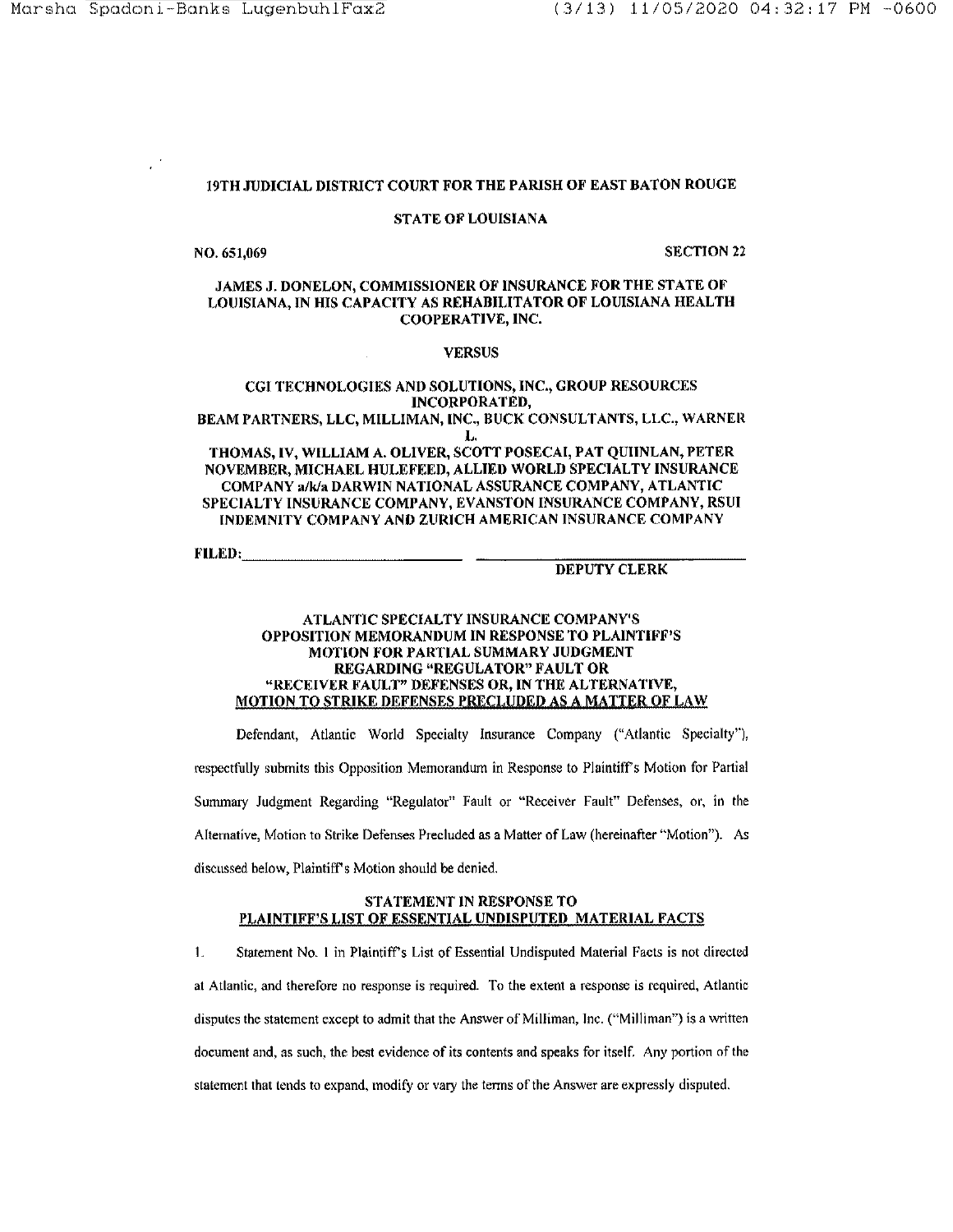2. Statement No. 2 in Plaintiff's List of Essential Undisputed Material Facts is not directed **at Atlantic, and therefore no response is required. To the extent a response is required, Allantic**  disputes the statement except to admit that the Answer of Buck Consultants, LLC n/k/a Buck Global, LLC ("Buck") is a written document and, as such, the best evidence of its contents and speaks for itself. Any portion of the statement that tends to expand, modify or vary the terms of the Answer are expressly disputed.

3. Statement No. 3 in Plaintiff's List of Essential Undisputed Material Facts is not directed **at Atlantic, and therefore no response is required. To the extent a response is required, Atlantic**  disputes the statement except to admit that the Answer of Group Resources Incorporated ("GRI") is a written document and, as such, the best evidence of its contents and speaks for itself. Any portion of the statement that tends to expand, modify or vary the terms of the Answer are expressly disputed.

4. Statement No. 4 in Plaintiff's List of Essential Undisputed Material Facts is not directed at Atlantic, and therefore no response is required. To the extent a response is required, Atlantic disputes the statement except to admit that the Answer of RSUI Indemnity Company ("RSUI") is **a written document and, as such, the best evidence of its contents and speaks for itself. Any**  portion of the statement that tends to expand, modify or vary the terms of the Answer are expressly disputed.

5. Statement No. *5* in Plaintiffs List of Essential Undisputed Material Facts is not directed **at Atlantic) and therefore no response is required. To the extent a response is required, Atlantic**  disputes the statement except to admit that the Answer of Evanston Insurance Company ("Evanston") is a written document and, as such, the best evidence of its contents and speaks for itself. Any portion of the statement that tends to expand, modify or vary the terms of the Answer are expressly disputed.

6. Atlantic disputes Statement No. 6 in Plaintiffs List of Essential Undisputed Material Facts except to admit that Atlantic's Answer is a written document and, as such, the best evidence of its contents and speaks for itself. Any portion of the statement that tends to expand, modify or vary the terms of the Answer are expressly disputed.

7. Statement No. 7 in Plaintifrs List of Essential Undisputed Material Facts is not directed **at Atlantic, and therefore no response is required. To the extent a response is required, Atlantic**  disputes the statement except to admit that the Answer of Zurich American Insurance Company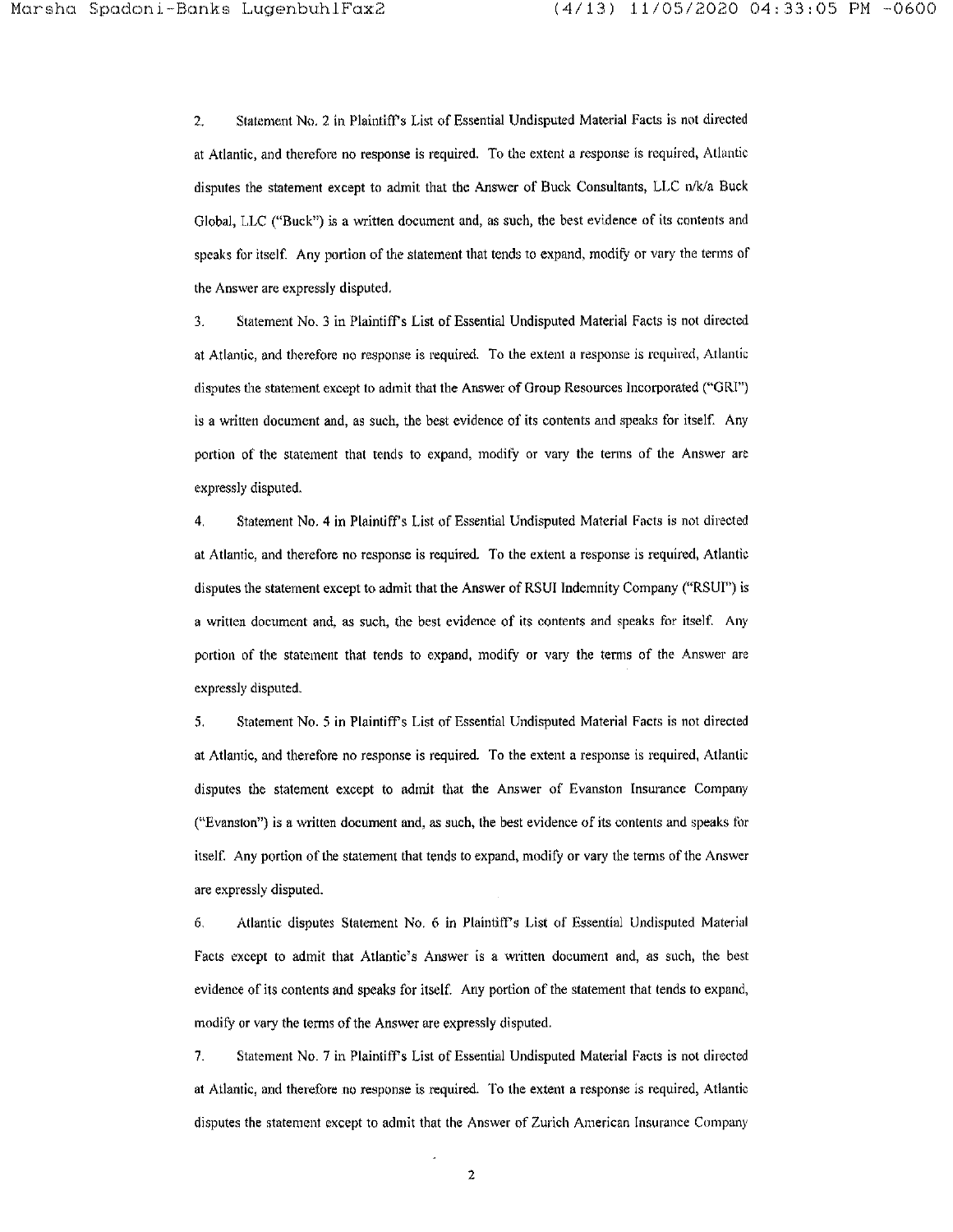("Zurich") is a written document and, as such, the best evidence of its contents and speaks for itself. Any portion of the statement that tends to expand, modify or vary the terms of the Answer are expressly disputed.

8. Statement No. 8 in Plaintiffs List of Essential Undisputed Material Facts is not directed at Atlantic, and therefore no response is required. To the extent a response is required, Atlantic disputes the statement except to admit that the Answer of Allied World Specialty Insurance Company (f/k/a Darwin National Assurance Company) ("Allied World") is a written document and, as such, the best evidence of its contents and speaks for itself. Any portion of the statement that tends to expand, modify or vary the terms of the Answer are expressly disputed.

# STANDARD FOR SUMMARY JUDGMENT

Pursuant to La. C.C.P. art. 966, "after adequate discovery or after a case is set for trial. a inotion which shows that there is no genuine issue as to material fact and that the move is entitled to judgment as a matter of law shall be granted.<sup> $n_1$ </sup> Granting a motion for summary judgment is proper—after an opportunity for adequate discovery— only if:

> [T]he motion, memorandum, and supporting documents show that there is no genuine issue as to material fact and that the mover is entitled to judgment as a matter of law. The mover of the motion bears the burden of proof; however, if the mover will not bear the burden of proof at trial, the moving party must only point out that there is an absence of factual support for one or more elements essential to the adverse party's claim, action, or defense. Thereafter, the burden shifts to the non-moving party to produce factual support to establish that he will be able to satisfy his evidentiary burden of proof at trial. If the non-moving party fails to meet this burden, there is no genuine issue of material fact. and the mover is entitled to summary judgment as a matter of law.<sup>2</sup>

Louisiana law recognizes that:

A material fact is one that potentially insures or precludes recovery. affects a litigant's ultimate success, or determines the outcome of the legal dispute. . . . Because it is the applicable substantive law that determines materiality, whether a particular fact in dispute is material can be seen only in light of the substantive law applicable to the case.<sup>3</sup>

In "determining whether an issue is genuine, courts cannot consider the merits, make credibility

determinations, evaluate testimony or weigh evidence."<sup>4</sup> And, " $\lceil d \rceil$ espite the legislative mandate

<sup>&#</sup>x27; La. C.C.P. art. 966(C)(l).

 $\mathbf{2}$ *Ronald's lawn Serv .. llC v. Sr. John the Bap11SI Par. Sch. Bd.,* 19-244 (La. App. 5 Cir. 12111119), 284 So. 3cl 696, 700, *n.th'g de11icd* (Jan. *3,* 2020) (internal citations omitted); La. Code of Civ. Proc. An. 966(0)( I).

<sup>&#</sup>x27; *Nugent v. On-Cali Nursing Agency* & *Assoc. of New Orleans, Inc.,* 07~ 1022, "'5 (La. App. *5* Cir .. 3/25/08), 983 So.2d 128, 132.

<sup>4</sup>*Cenance v. Tassin,* 2003-1379, \*3 (La. App. 4 Cir. 3/3/04), 869 So. 2d 913, 916.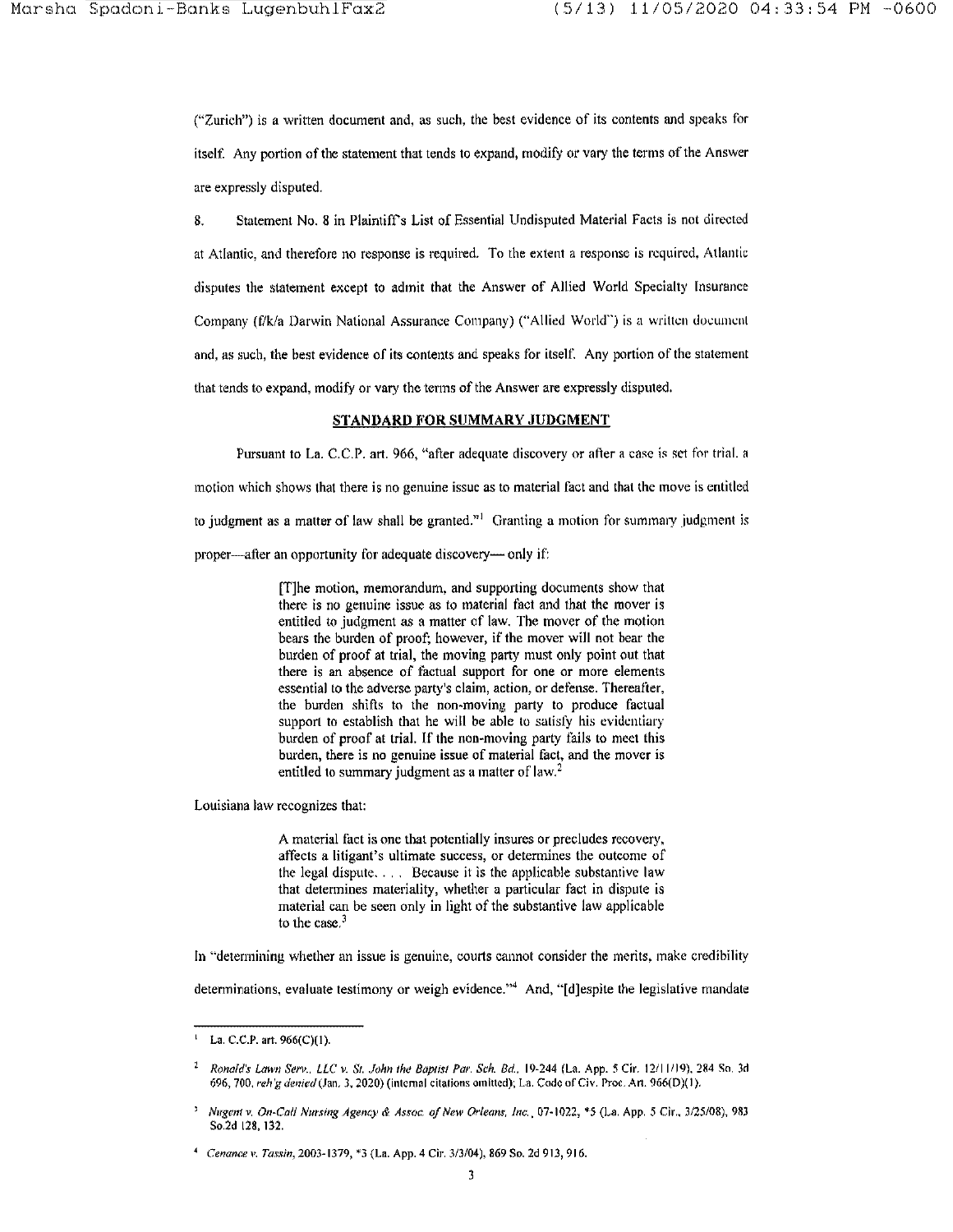that summary judgments are now favored, factual inferences reasonably drawn from the evidence must be construed in favor of the party opposing the motion and all doubts must be resolved in the opponent's favor."<sup>5</sup> Thus, the party defending "against the motion for summary judgment must have his properly filed allegations taken as true and must receive the benefit of the doubt when his assertions conflict with those of the movant.''<sup>6</sup>

#### STANDARD FOR MOTION TO STRIKE

Louisiana Code of Civil Procedure Article 964 provides that ''The court on motion of a party or on its own motion may at any time and after a hearing order stricken from any pleading any insufficient demand or defense or any redundant, immaterial, impertinent, or scandalous matter." The granting of a motion to strike pursuant to Article 964 rests in the sound discretion of the trial court.<sup>7</sup> Motions to strike are viewed with disfavor and are infrequently granted.<sup>8</sup> ''They are disfavored because striking a portion of a pleading is a drastic remedy, and because they are often sought by the movant simply as a dilatory tactic."<sup>9</sup> A motion to strike is proper if it can be shown that the allegations being challenged are so unrelated to a plaintiff's claims as to be unworthy of any consideration and that their presence in the pleading would be prejudicial to the moving party.<sup>10</sup> A motion to strike is a means of clearing up the pleadings, not a means of eliminating causes of action or substantive allegations.<sup>11</sup>

### LAW AND ARGUMENT

## I. ADOPTION OF ALL OTHER BRIEFS/ARGUMENTS IN RESPONSE TO PLAINTIFF'S MOTION

To the extent not otherwise inconsistent with its defenses, Atlantic hereby adopts as if incorporated herein *in extenso* the Oppositions and arguments therein filed or to be tiled by any of the defendants in this matter - including but not limited to Milliman, Buck, GR!, Allied World, Evanston, RSUI, and/or Zurich – in response to Plaintiff's Motion.

<sup>&</sup>lt;sup>5</sup> Cenance, 869 So. 2d at 916 (citing *Willis v. Medders*, 00-2507, \*l (La. 12/08/00). 775 So.2d 1049. 1050) (emphasis added).

<sup>6</sup>*Union Oil Co. of California v. Cheyenne Oil Properties, Inc ..* 2002-1330, \*7 (La. App. 3 Cir. 3/5103), 839 So. 2d 1170, 1175.

*Coh' v. Cole,* (La. App I Cir. 9/2 l/18), 264 So. 3d 537.

 $^3$   $/d$ .

 $9$  Id.

<sup>1</sup> ° *Carr'" Abel,* 20 I 0~835 (La. App. *5* Cir. 3/29/11 ), 64 So. 3d 292, 296, *writ demied,* 20I1~0860 (La. 613/11), 63 So. 3d 1016. *See also Smith v. Gautreau,* 348 So. 2d 720, 722 (La. App. l Cir. 1977).

<sup>11</sup>*Hicks v. Steve R. Reich, Inc.,* 38,424 (La. App. 2 Cir. 5/12/04), 873 So. 2d 849, 852; *Hazelwood Farm, Inc. v. Liberty Oil and Gas Corp.*, 2001-0345 (La. App. 3 Cir. 6/20/01), 790 So. 2d 93, 98.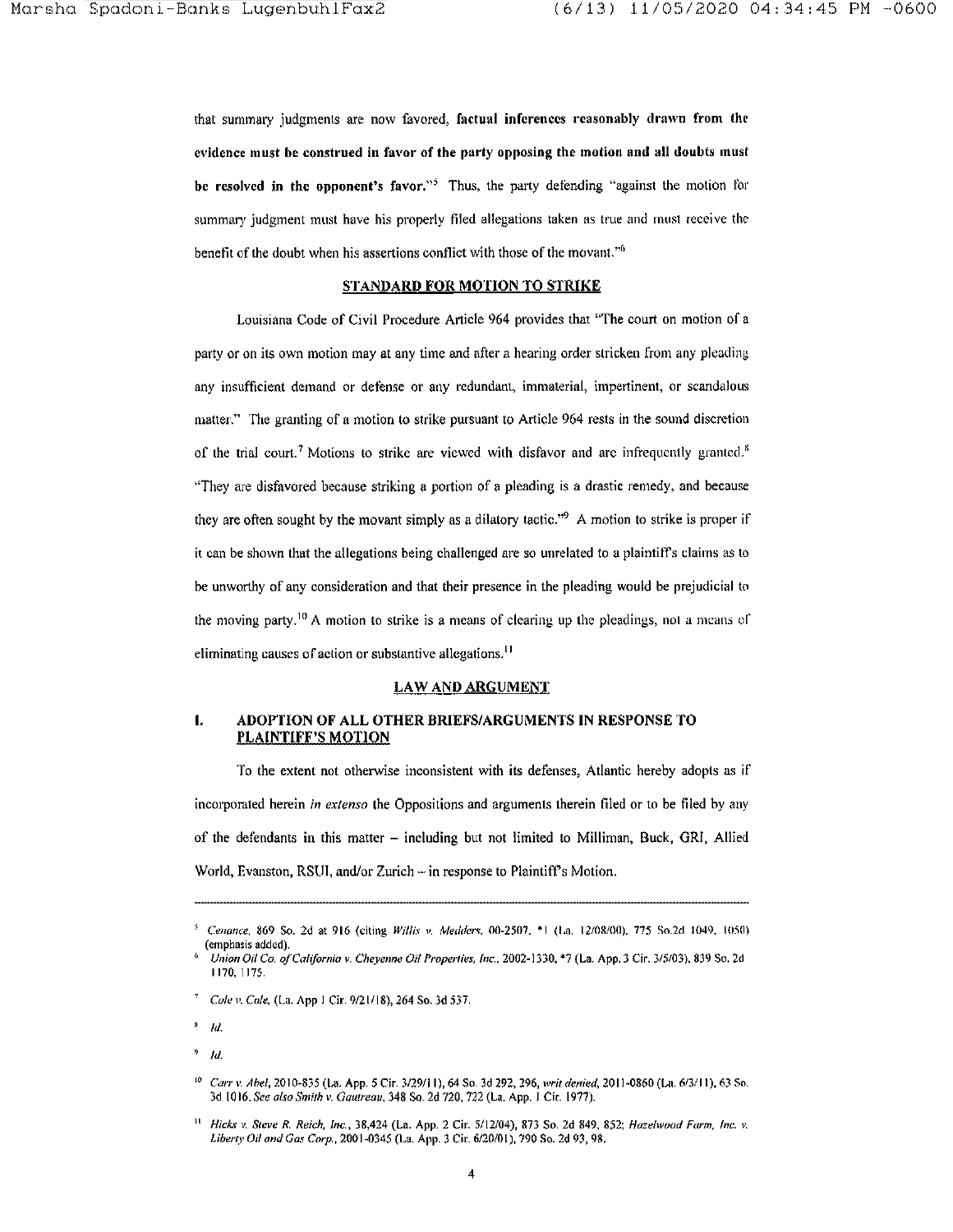# II. PLAINTIFF'S MOTION TO STRIKE IS PROCEDURALLY IMPROPER

A motion to strike is proper if it can be shown that (I) the allegations being challenged are so unrelated to a plaintiff's claims as to be unworthy of any consideration and (2) that their presence in the pleading would be prejudicial to the moving party.<sup>12</sup> A motion to strike is a means of clearing up the pleadings, *not a means of eliminating causes of action or substantive allegations*.<sup>13</sup> They are disfavored because striking a portion of a pleading is a drastic remedy.<sup>14</sup>

First, Plaintiff's alternative Motion to Strike should be denied because Plaintiff has not and cannot articulate any grounds why the presence of the defenses pied by the various defendants are prejudicial to it as required by Louisiana law. This alone is grounds for denying the alternative relief sought by Plaintiff in its Motion to Strike.

Second, Plaintiff is not entitled to the drastic relief which it seeks because it also has failed to show that the defenses made subject of its motion "are so unrelated to a plaintiff's claims as to be unworthy of any consideration." Quite the contrary, the defenses made subject of the Plaintiff's Motion are directly related to the Plaintitl's claims as detailed throughout the litany of Oppositions filed by the multiple defendants and as to be resolved ultimately by the Court. At a bare minimum, regardless of how the Court rules on the merits of the defenses – whether now or at trial – the defendants are entitled to leave the defenses in their Answer. There has been no showing by the Plaintiff that the defenses made subject of the lawsuit were "so unrelated to a plaintiffs claims as to be unworthy of any consideration."

# III. SUMMARY JUDGMENT IS PREMATURE

## A. Summary Judgment is Premature Because Insufficient Discovery Has Occurred

Tltrough its Motion, Plaintiff seeks to have defenses asserted by the defendants premised on "regulator or receiver actions" dismissed by way of summary judgment. However, La. Code Civ. Proc. art. 966 provides that only "after adequate discovery or after a case is set for trial, a motion which shows that there is no genuine issue as to material fact and that the move is entitled to judgment as a matter of Jaw shall be granted." That is not the situation before the Court.

As this Court is well aware, discovery in this matter is in its infancy and insufficient discovery to ascertain and evaluate the role any party or non-party had in the alleged failure of the LAHC has occurred. Whether any "receiver or regulator" actions or inactions were a cause-

<sup>12</sup>*Cole, supra,* at 544.

 $^{13}$  Id.

 $^{14}$  Id.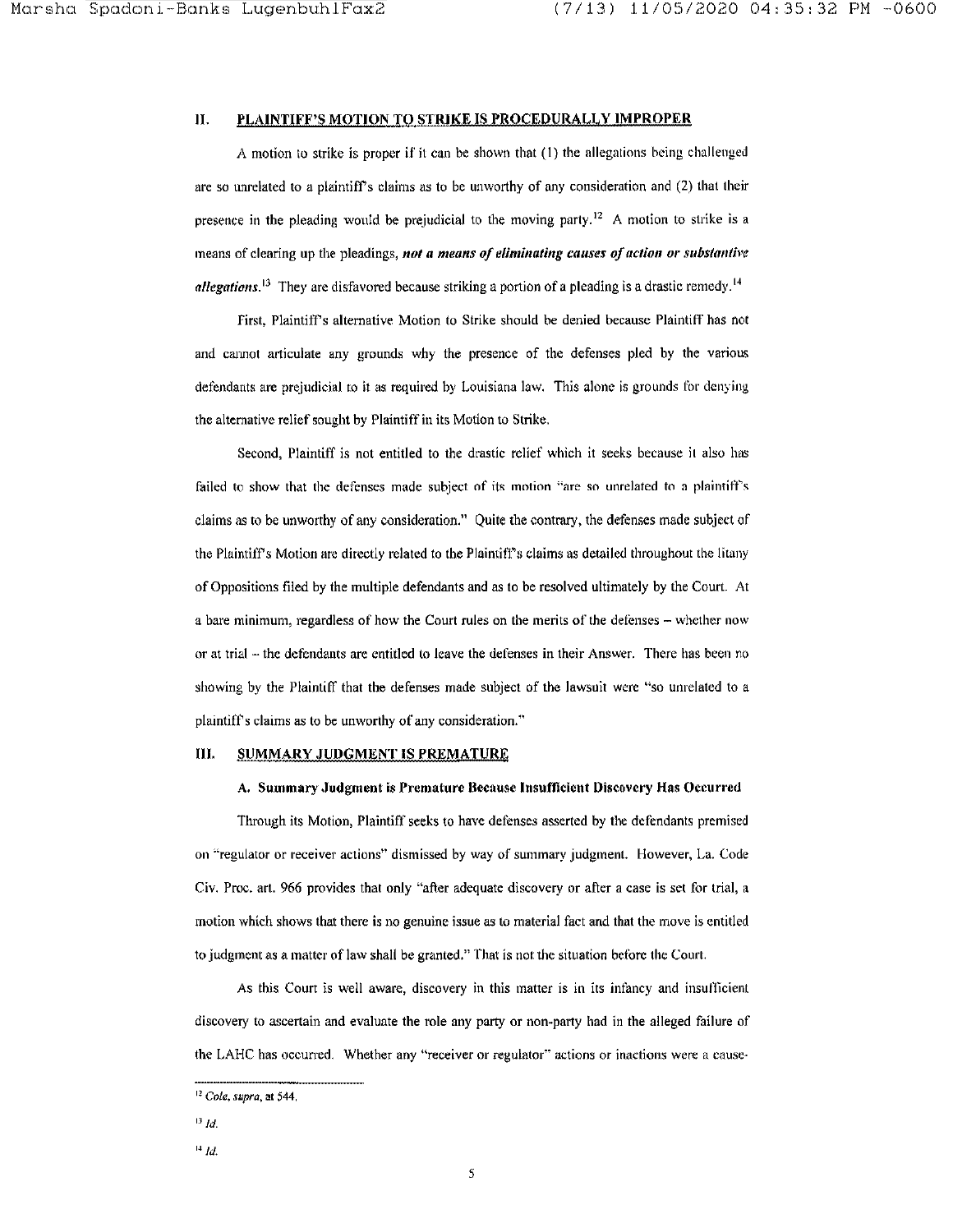in-fact in LAHC's ultimate failure is a question the defendants have only begun to explore now that the prior stay has been lifted. The defendants are entitled to explore in discovery what, if any, responsibility the "receiver or regulator's actions" bore to the entirety of the alleged losses sustained by LAHC. Not until that is concluded would the present summary judgment motion be appropriate.

Plaintiff tries to avoid this result by arguing that the question before the Court is whether or not a legal duty exists. But that is a red herring. In reality, the Plaintiff seeks a ruling that it may be statutorily immune. Regardless of whatever immunity Plaintiff may or may not enjoy, the defendants are still entitled to put the receiver and/or the regulator on the jury form  $-$  further establishing why they are entitled to additional discovery before summary judgment may be ruled upon.

### B. The Defendants Are Entitled to Discovery Prior to the Summary Judgment As Evidenced By the Fact that the Defendants Are Permitted to Place Non-Parties and Immune Parties on the Verdict Fonn

The Louisiana Supreme Court has rendered several opinions regarding quantification of the fault of non-parties and persons immune by statute, both before and after the J 996 change in law. ln *Cavalier v. Cain's Hydrostatic Testing, Inc.,* 94-1496 (La. 6/13/95), 657 So. 2d 975, the Supreme Court held tliat the Louisiana Legislature had not specified which parties should have their fault quantified as directed in La. Code Civ. Proc. art. 1812 ("Article 1812") prior to the l 996 amendment to La. Civ. Code. art. 2323 ("Article 2323"). 15 The Supreme Court further held that the quantification of fault of a non-party *was* only appropriate when one tortfeasor has settled with and obtained a release from the tort victim, and when the non-party is a person whose negligence may be imputed to the plaintiff or a defendant.<sup>16</sup>

However, in l 996, the Louisiana Legislature amended Article 2323 to read, in pertinent part, as follows:

> *A.* In any action for damages where a person suffers injury, death, or Joss, the degree or percentage of fault of all persons causing or contributing to the injury, death, or loss shall be determined, regardless of whether the person is a party to the action or a non-party, and regardless of the person's insolvency, ability to pay, immunity by statute, including but not limited to the provisions of R.S. 23: 1032, or that the other person's identity is not known or reasonably ascertainable. If a person suffers injury, death, or loss as a result partly of his own negligence and partly as a result of the fault of another person or persons, the amount of damages recoverable shall

<sup>15</sup>*Cavalier,* 657 So. 2d at 980-81.

<sup>16</sup>*Cavalier,* 657 So. 2d at 982.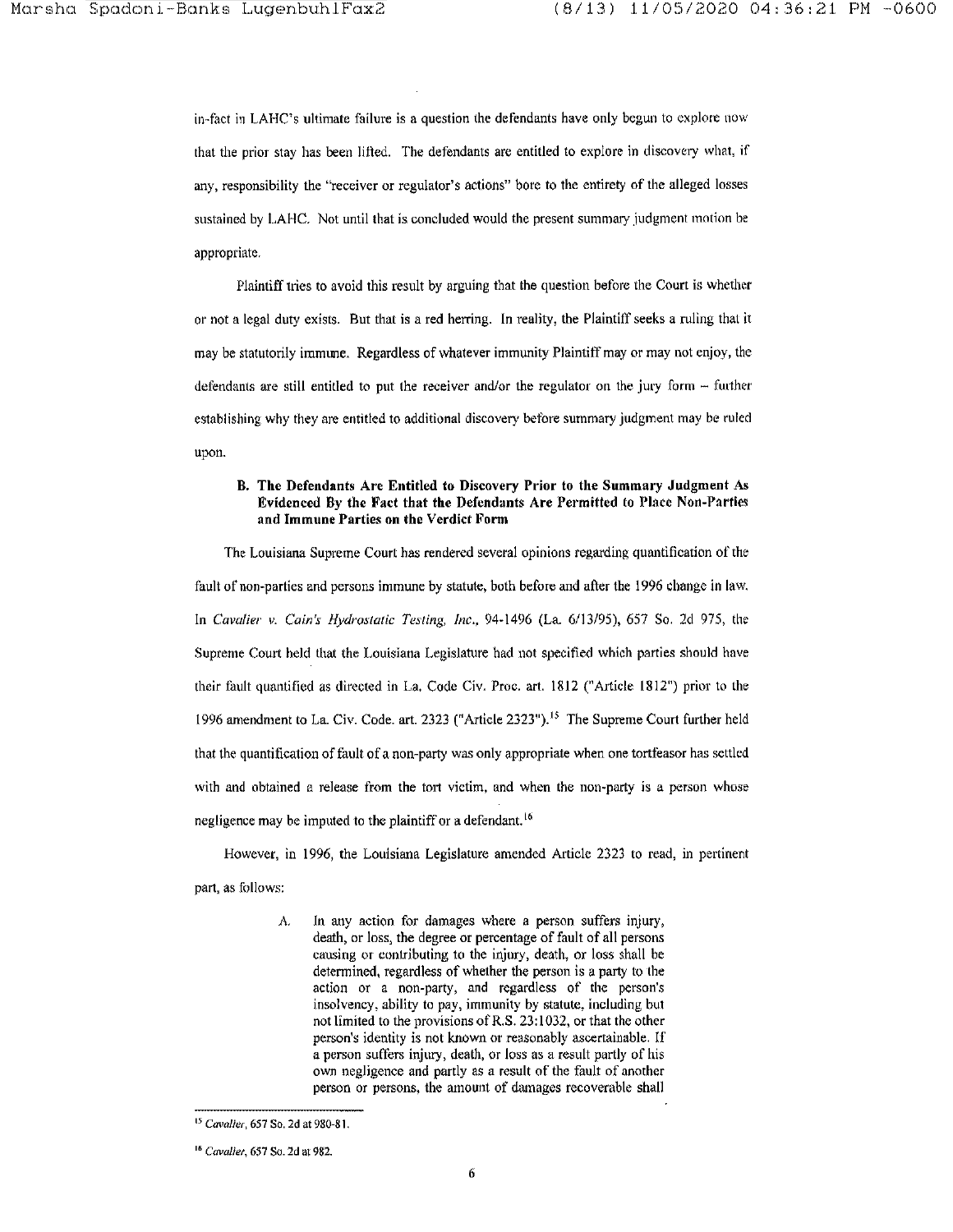be reduced in proportion to the degree of percentage of negligence attributable to the person suffering injury, death, **or loss.** 

B. The provisions of Paragraph A shall apply to any claim for recovery of damages for injury, death or loss asserted under any law or legal doctrine or theory of liability, regardless of the basis of liability.

This amendment was promulgated by the Louisiana Legislature in its 1996 extraordinary legislative session and became law on April 16, 1996.<sup>17</sup> Paragraph B of Article 2323 expressly stales that the article applies to any claim for recovery of damages for injury, death or loss asserted under any law or legal doctrine or theory of liability, regardless of the basis of liability. Thus, by its own terms, the amended version of Article 2323, mandating that evidence of the fault of all responsible persons or entities be presented at trial, applies to any claim for damages. regardless of whether the claim arises under the law of virile share or comparative fault liability. Clearly, by inserting the phrase "any law or legal doctrine or theory of liability, regardless of the basis of liability," the Louisiana Legislature is presumed lo have intended the Act's application to cases governed by both virile share and comparative fault liability.

In *Keith v. United States Fidelity* & *Guar. Co.,* 96-2075 (La. 5/9/97), 694 So. 2d 180, the Louisiana Supreme Court held that the clear pronouncement of the Legislature in Article 2323 **invalidated the holding in** *Cavalier. supra,* **as to the quantification of fault of non-parties. The**  Supreme Court found that the amendment to Article 2323 was procedural in nature, and is to be applied retroactively. The Supreme Court further found that the retroactive applicability of Article 2323 was consistent with Article 1812, as amended in 1996, wherein the Louisiana Legislature clearly mandated that the fault of all parties and non-parties be placed on the jury **verdict form.** 

Louisiana Code of Civil Procedure art. 1812 provides:

A. The court may require a jury to return only a special verdict in the form of a special written finding upon each issue of fact. In that event. the court may submit to the jury written questions susceptible of categorical or other brief answer, or may submit written forms of the several special findings which might properly be made under the pleadings and evidence, or may use any other appropriate method of submitting the issues and requiring the written findings thereon. The court shall give to the jury such **explanation and instruction concerning the matter submitted as may**  be necessary to enable the jury lo make its findings upon each **issue. If the court omits any issue of fact raised by the pleadings or**  by the evidence, each party waives his right to a trial by jury of the **issue omitted unless, before the jury retires, he demands its**  submission to the jury. As to an issue omitted without such

**<sup>1</sup> 7 1996 La. Acts No. 3 ..**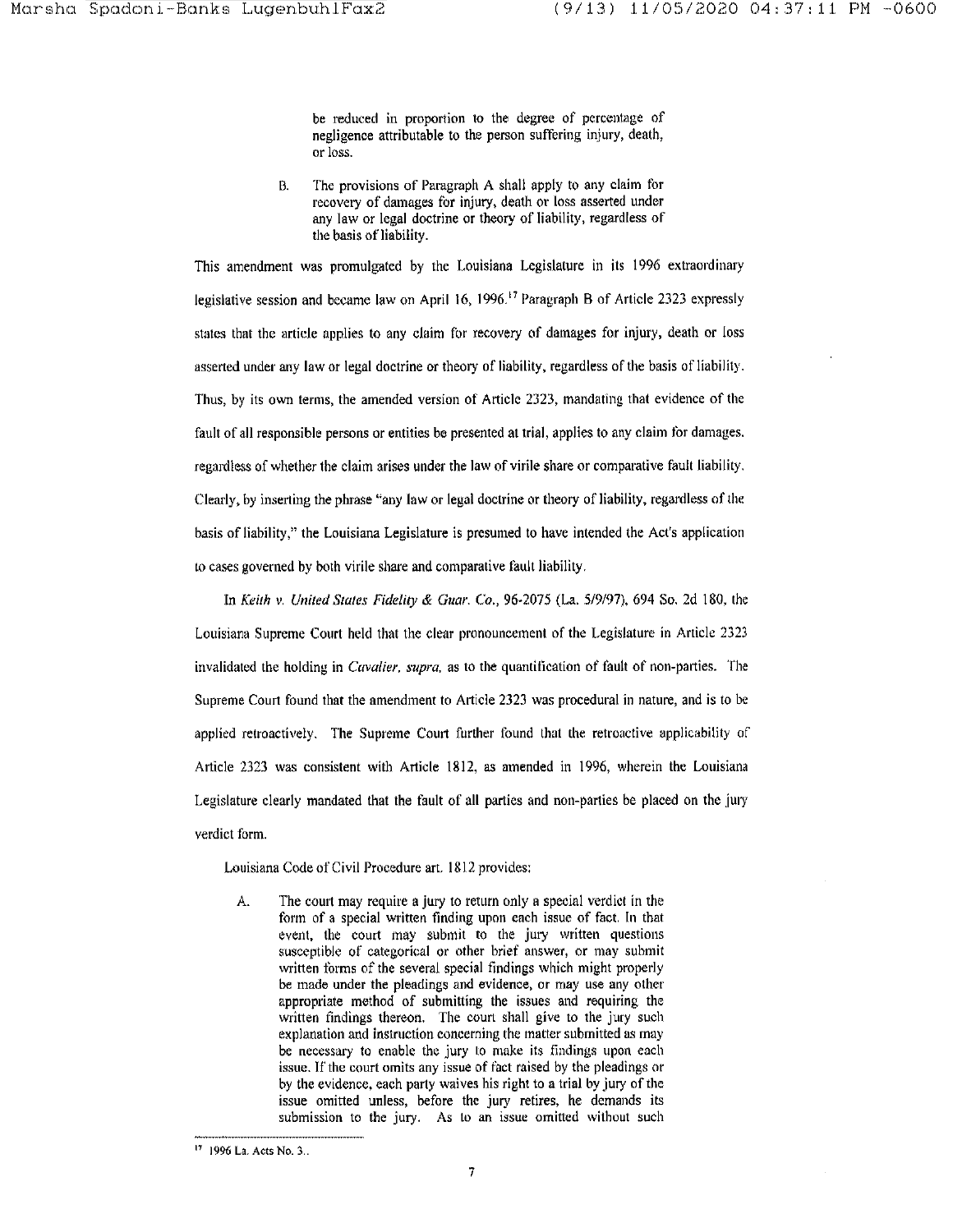demand the court may make a finding, or if it fails to do so, it shall be presumed to have made a finding in accord with the judgment **on the special verdict.** 

- B. The court shall inform the parties within a reasonable time prior to their argument to the jury of the special verdict form and instructions it intends to submit to *the* jury and the parties shall be given a reasonable opportunity to make objections.
- **C. In cases to recover damages for injury, death, or loss, the court at**  the request of any party shall submit to the jury special written questions inquiring as to:
	- (1) Whether a party from whom damages are claimed, or the person for whom such party is legally responsible, was at fault, and, if so:
		- (a) Whether such fault was a legal cause of the damages, and, if **so:**
		- (b) The degree of such fault, expressed in percentage.
	- (2) (a) If appropriate under the facts adduced at trial, whether another party or nonparty, other than the person suffering **injury, death, or loss, was at fault, and, if so:** 
		- $(i)$  Whether such fault was a legal cause of the damages, **andi if so:**
		- (ii) The degree of such fault, expressed in percentage
	- $(2)(b)$  For purposes of this Paragraph, nonparty means a person alleged by any party to be at fault, including but not limited to:
		- (i) A person who has obtained a release from liability **from the person suffering injury, death, or loss.**
		- (ii) **A person who exists but whose identity is unknown.**
		- (iii) A person who may be immune from suit because of immunity granted by statute.
	- **(3) If appropriate, whether there was negligence attributable to any party claiming damages. and, if so:** 
		- (a) Whether such negligence was a legal cause of the damages, and, if so:
		- (b) The degree of such negligence, expressed in percentage.
	- ( 4) The total amount of special damages and the total amount **of general damages sustained as a result of the injury,**  death, or loss, expressed in dollars, and, if appropriate, the total amount of exemplary damages to be awarded.
- D. The court shall then enter judgment in conformity with the jury's **answers to these special questions and according to applicable law.**

La. Code Civ. Proc. art. 1812.

It is clear that Article 2323 and Article 1812 require that all parties and non-parties be listed on the jury verdict form and also mandate that the trial court must then enter judgment in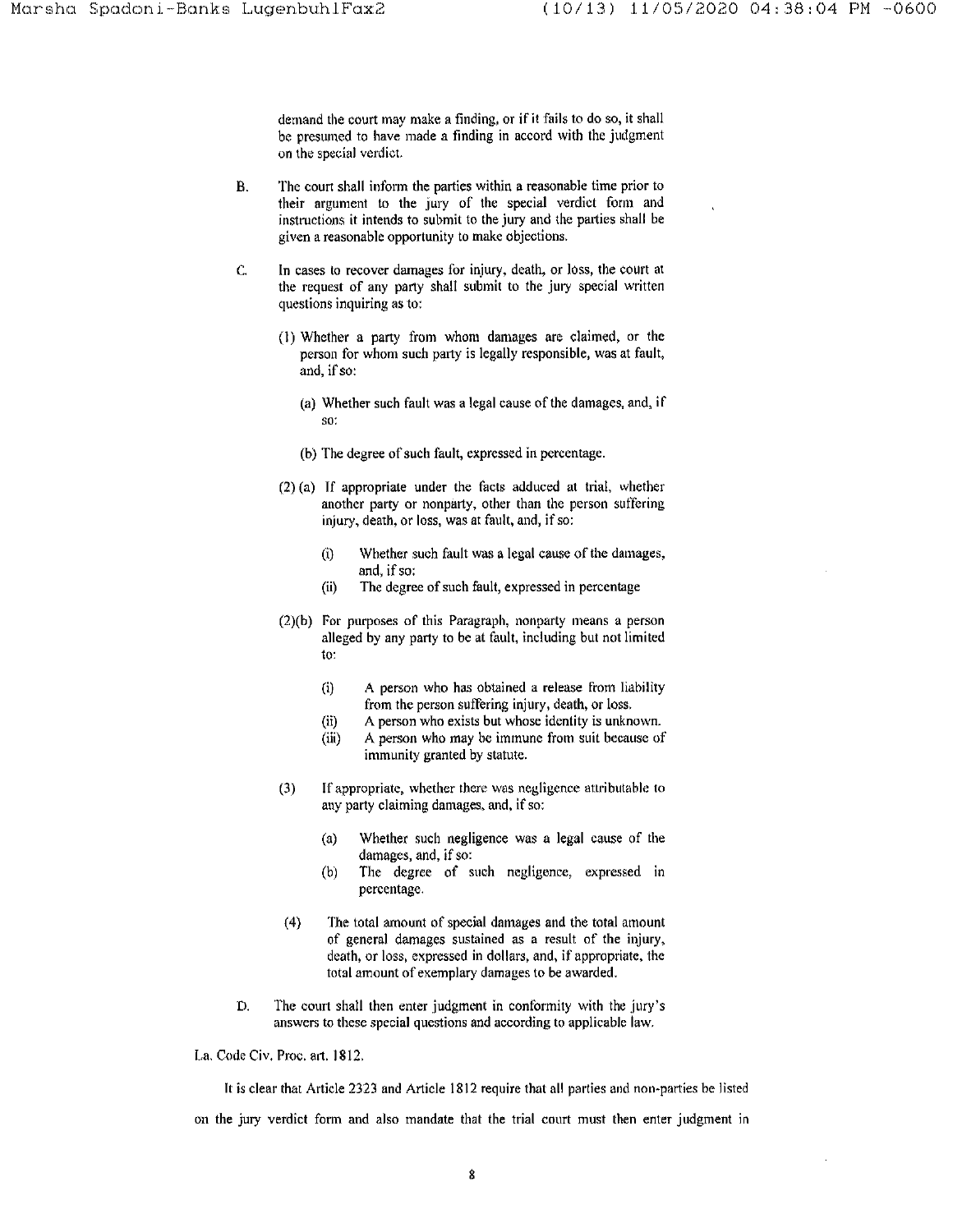conformity with the jury's answers and the applicable law, including virile share apportionment

law. This proposition is further supported by the Supreme Court's statement that:

With this clear pronouncement from the Legislature on the heels of *Cavalier,* it is clear the holdings in *Cavalier* are no longer applicable as to the quantification of fault of all persons causing or contributing to the injury, death, or loss ... regardless of whether the person is a party to the action or a nonparty, and regardless of the person's insolvency, ability to pay, immunity by statute, including but not limited to provisions of R.S. 23:1032, or that the other person's identity is not known or reasonably ascertainable. We must now decide whether this legislative enactment is applicable retroactively or prospectively.

*Keith* v. *United States Fidelity* & *Guaranty Company,* 694 So. 2d at 182. Continuing, the

Supreme Court stated:

After carefully considering Act 3, we find that the legislative amendment of LSA·C, C. art. 2323 was **procedural legislation.** 

*Id.* at 184 (emphasis provided).

Because the amendments to Article 2323 affect the procedure for apportioning fault and determining liability at trial, the amendments are procedural and must be applied retroactively.<sup>18</sup> Moreover, because the amendments were passed directly following *Cavalier supra,* they are remedial, as they constitute a curative act which remove past disabilities in order to affect the true intent of the legislature.<sup>19</sup> As a remedial statute, the amendments must be given retroactive application.<sup>20</sup>. The same reasoning would apply if the amendments are deemed to be interpretive legislation.<sup>21</sup>. However, the Louisiana Supreme Court specifically found that Article 2323 was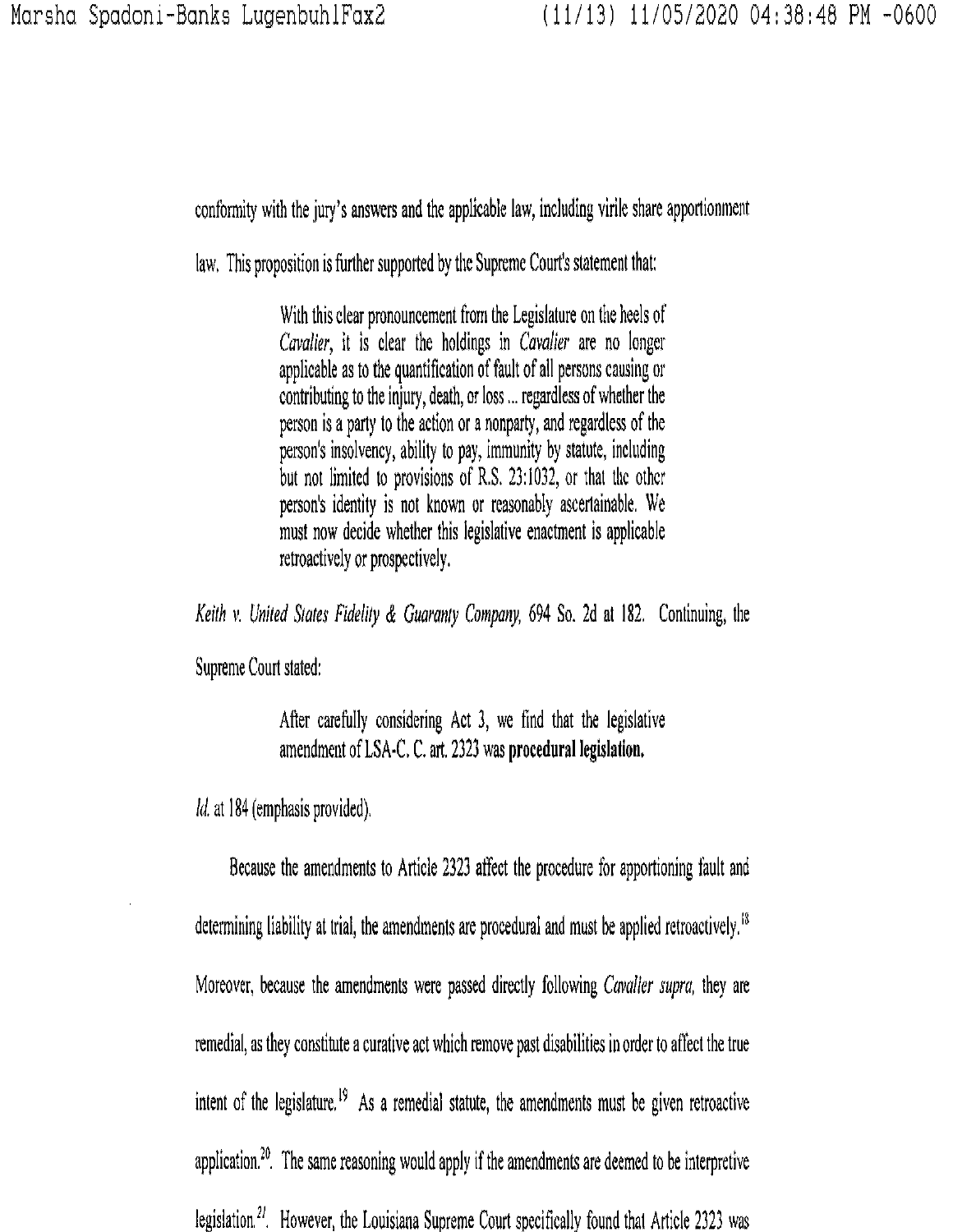allocated to immune parties. Defendants should proceed and the summary judgment should be denied.

## IV. ASSUMING ARGUEDNO PLAINTIFF'S MOTION IS TO BE GRANTED, THE RELIEF A WARDED BY LIMITED TO THAT WHICH WAS PRAYED FOR

Atlantic asserted sixty-three (63) specifically enumerated defenses in its Answer. With respect to Atlantic, Plaintiffs Motion pertains to only six (6) of those defenses. More specifically, as prayed for in its Motion and with respect to its Motion, Plaintiff requests the Court dismiss or strike Atlantic's: (I) defenses that Plaintiff characterized as being premised on Comparative Fault which it identified as Atlantic's Thirty-Third Defense (to the extent that this includes regulator or receiver actions), Thirty-Fourth Defense, Thirty-Sixth Defense (to the extent that this includes regulator or receiver actions), Forty-Eighth Defense (to the extent that this includes regulator or receiver actions); Forty-Ninth Defense (to the extent that this includes regulator or receiver actions), and Fifty-First Defense (to the extent that this includes regulator or receiver actions); (2) defenses that Plaintiff characterized as a Failure to Mitigate Damages which it identified as Atlantic's Thirty-Fifth Defense; and (3) defenses that Plaintiff characterized as an adoption of other party defenses which it identified as Atlantic's Sixty-Third Defense (to the extent that this includes regulator or receiver actions). Plaintiff also requested in its prayer that neither the Commissioner nor the Receiver, nor any of its representatives, be listed on the jury verdict form for allocation of fault.

As seen from the defenses asserted by Atlantic and on which Plaintiff seeks to have summary judgment entered in its favor, Plaintiff has laser-focused, in whole or in part, only those defenses calling into question the receiver or regulator's actions and/or failure to mitigate. To the extent the Court grants, in whole or in part, any part of the Motion with respect to Atlantic, Atlantic avers that the ruling should be no broader than the relief which the Plaintiff prayed for in its Motion. For those defenses which Plaintiff limited its Motion only "to the extent that this include regulator or receiver actions" or similar language, the application of the defense to issues beyond that limiting language are not before the Court and cannot be ruled upon.